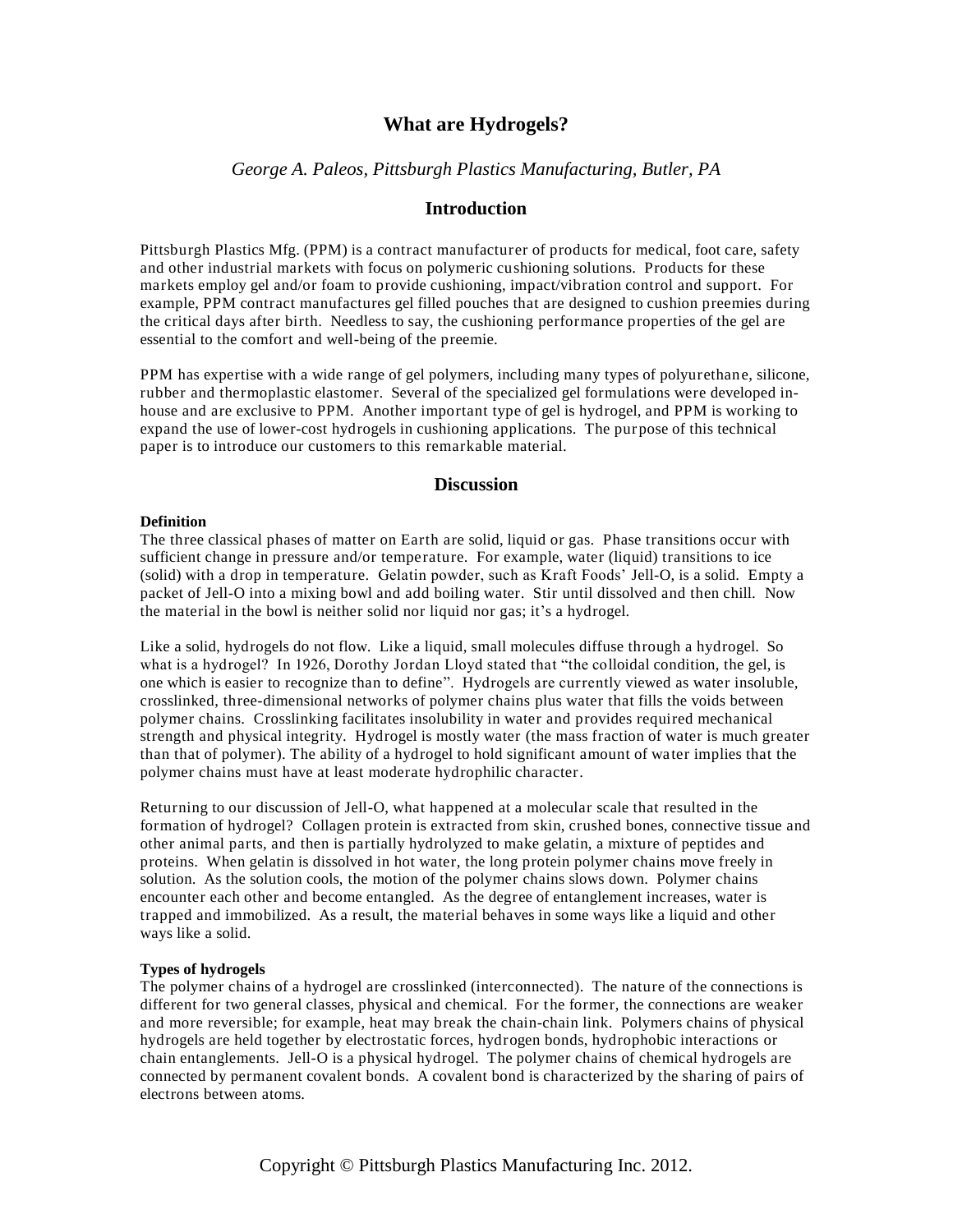A second way to categorize hydrogels is by the starting point for synthesis (production). First, a polymer network may be prepared from monomers (small molecules that may be linked in a repeating fashion to form high-molecular weight polymers). A network is made by copolymerizing hydrophilic monomers with crosslinkers (polyfunctonal monomers). Networks made with PEG and PPO monomers are good carriers for drug delivery. Second, a polymer network may be prepared starting with prepolymers (oligomers [low-molecular weight polymers] that are capable of further polymerization). Polyurethane networks may be prepared using prepolymers. A non-medical application of a polyurethane hydrogel is entrapment (immobilization) of microbial cells for wastewater treatment. Third, polymer networks may be prepared starting with polymers; a network structure is made by crosslinking hydrophilic polymer chains. An example is chitosan (a linear polysaccharide polymer) crosslinked with glutaraldehyde. Two applications are scaffolding for soft tissue engineering and adhesive for peripheral nerve repair.

Another way to classify hydrogels is on the basis of polymer origin, either natural or synthetic. Examples of polymers from natural origin are proteins like collagen and polysaccharides like chitosan, dextran and alginate. Hydrogels from natural origin support cellular activities and are biocompatible and biodegradable. On the other hand, they may contain biological pathogens or evoke an immune response. Two other disadvantages are low mechanical strength and batch variation.

Synthetic polymers are made from monomers such as vinyl acetate, acrylamide, ethylene glycol and lactic acid. Not all monomers for synthetic polymers are derived from petroleum; for example, lactic acid is made from plants such as corn and sugarcane. Synthesis of polymers can be precisely controlled and tailored to give a wide range of properties. Also, they have a low risk of biological pathogens and evoking an immune response. Disadvantages are low biodegradability and inherent bioactive properties are absent. Also, toxic substances may be present.

Classification may be based on physical structure of the polymer chain: amorphous (random, noncrystalline), semi-crystalline (regions of partially ordered structure) or hydrogen-bonded (network held together by hydrogen bonds). Another way to classify hydrogels is by the method of preparation: homopolymer (made from one type of monomer), copolymer (made from more than one type of monomer), multipolymer (more than one type of polymer) or interpenetrating polymer (a second polymer network is polymerized around and within a first polymer network, and there are no covalent linkages between the two networks). Hyrogels may also be categorized based on ionic charges as follows: neutral (no charge) such as dextran; anionic (negative charge) such as carrageenan; cationic (positive charge) such as chitosan; and ampholytic (capable of behaving either positively or negatively) such as collagen

#### **Smart materials**

A "smart" or "stimulus responsive" material changes some property, such as shape, in response to a change in environment. Smart materials respond with sharp, large property changes in response to small change in physical or chemical conditions. Types of stimuli include pH, temperature, ionic strength, solvent composition, pressure, electrical potential, radiation and chemical and biological agents. Common stimuli for smart hydrogels in biological applications are pH, temperature and ionic strength.

As mentioned above, polymer chains for hydrogels need hydrophilic character. For some polymers, this character is provided by carboxylic acid groups (RCOOH). The acids are side groups off the polymer backbone. When a carboxylic acid group is added to water, the hydrogen of the acid group may dissociate. The result is a carboxylate ion  $(RCOO)$  with a negative charge. If the environment favors dissociation of the hydrogen, then the polymer chain has lots of negative charges along its backbone. The negative charges along the polymer chain repel each other and force the polymer to uncoil (open up). The negative charge also increases the attraction of the polymer to water. The uncoiling of the polymer and its increased attraction to water causes swelling of the hydrogel.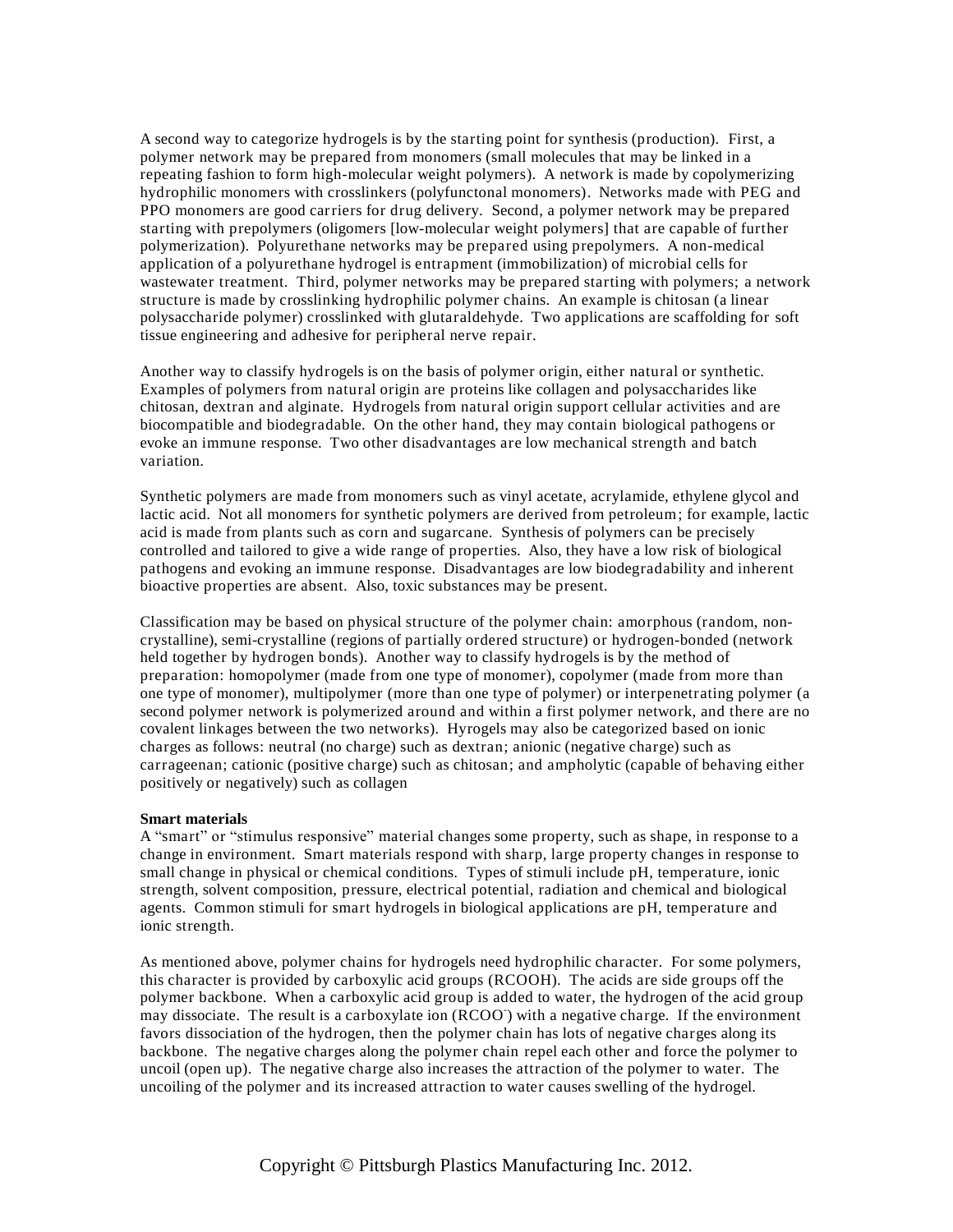The reaction of RCOOH to RCOO is reversible, and the chemical environment influences whether the charge of the side groups is negative or neutral. More acid (lower pH) favors a neutral charge, and more alkali (higher pH) favors a negative charge. Therefore, a pH change results in a change in the shape of the polymer network. Salt concentration also can influence its shape. When sodium chloride (table salt) is added to water, it dissociates to positive sodium ions (Na<sup>+</sup>) and negative chloride ions (Cl). The positive sodium ions associate with negatively charged carboxylate ions. One result of this association is that some water molecules are displaced. Another is that the negative charges along the polymer chain repel each other less. A consequence of these two factors is that the polymer chains become more coiled (less open). A small change in salt concentration can markedly influence the degree of swelling.

The response of the polymer to pH or salt level makes the hydrogel "smart". An application of this property is drug delivery. The hydrogel is called a carrier when loaded with medicine. As the swelling of the hydrogel increases, the chains of the network move further apart. As the chains move away from each other, the drug can diffuse more quickly through the hydrogel to the skin or other target area.

Researchers, such as Yun jung Heo, are working to develop a glucose responsive hydrogel for continuous glucose monitoring. The glucose sensor uses fluorescent hydrogel fibers. The sensor is implanted and the signal is accessed by wireless transmission.

## **Benefits and limitations of hydrogels**

General benefits:

- **Biocompatible**
- Can be injected in vivo (in a whole, living organism) as a liquid that then gels at body temperature
- **Protect cells**
- Good transport properties (such as nutrients to cells or cell products from cells)
- Timed release of medicines or nutrients
- **Easy** to modify
- Can be biodegradable or bioabsorbable

General limitations:

- $-High cost$
- **Low mechanical strength**
- **Can be hard to handle**
- **Difficult to load with drugs/nutrients**
- $\blacksquare$  May be difficult to sterilize
- Non-adherent

## **Applications**

Hydrogels are utilized naturally by the human body; examples are cartilage, blood clots, mucin (lining the stomach, bronchial tubes and intestines), and vitreous humor of the eye.

The following are examples of biomedical applications:

- Soft contact lenses
- Disposable diapers
- **•** Drug delivery (stimulus responsive and un-responsive)
- **Wound dressings**
- Provide absorption, desloughing and debriding of necrotic and fibrotic tissue
- **•** Component of EEG and ECG medical electrodes
- Hemo-compatible (blood compatible) surface for medical devices
- Scaffolds in tissue engineering

Hydrogels can absorb up to one thousand times their dry weight in water. The ability to absorb and retain water (even under pressure) makes hydrogels useful for the lining of disposable diapers. Plant